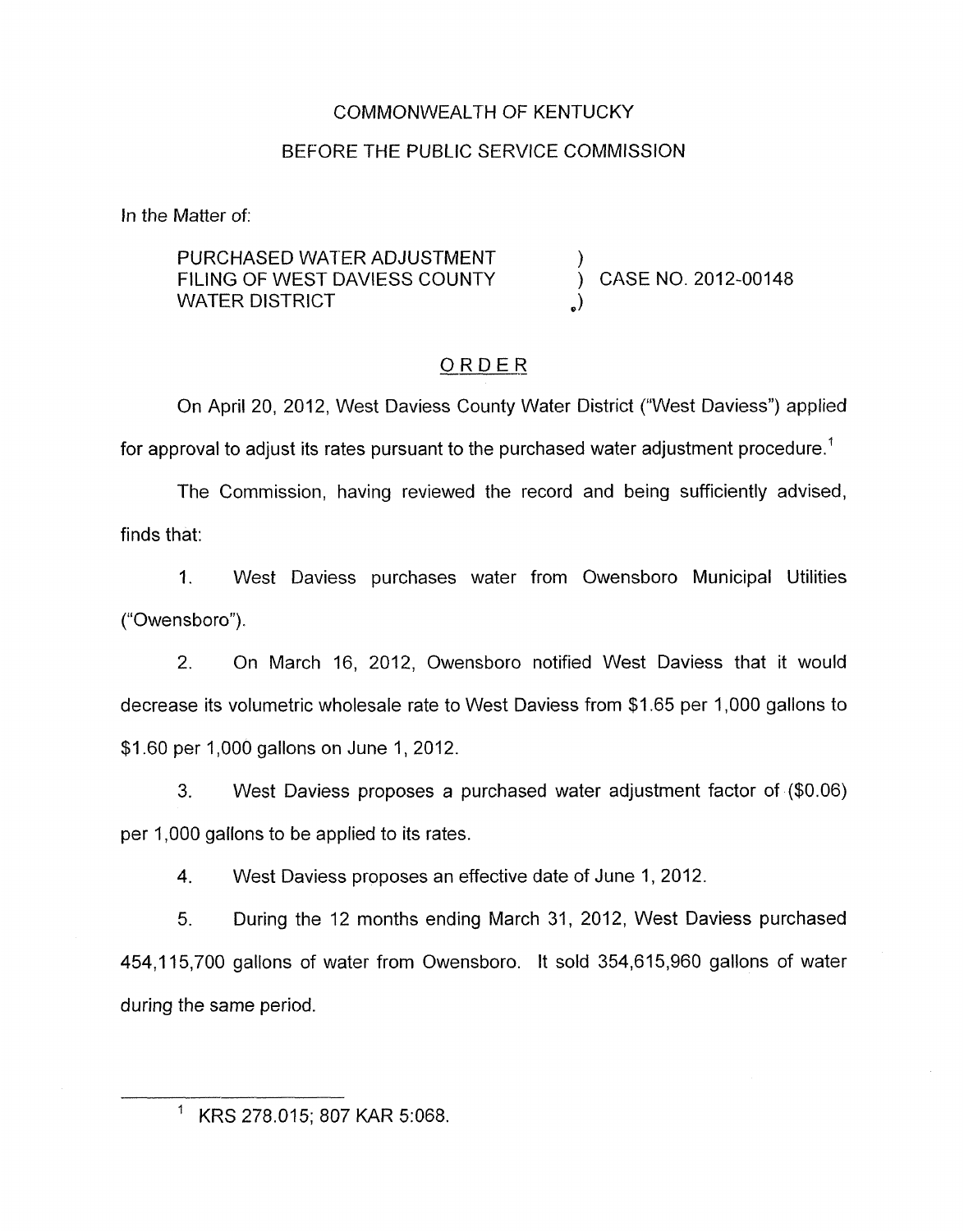6. The purchased water adjustment factor of (\$0.06) per 1,000 gallons is fair, just, and reasonable and should be approved.

7. The rates set forth in Appendix B to this Order are fair, just, and reasonable and should be approved for water service that West Daviess renders on and after June 1, 2012.

IT IS THEREFORE ORDERED that:

1. West Daviess' proposed rates are approved.

2. The purchased water adjustment factor of (\$0.06) per 1,000 gallons as calculated in Appendix A is approved.

**3.** The rates in Appendix B are approved for service that West Daviess renders on or after June 1, 2012.

4. West Daviess' proposed tariff sheet filed with the application is approved.

By the Commission



**ATTI** Executi Diréctor Ιē

Case No. 2012-00148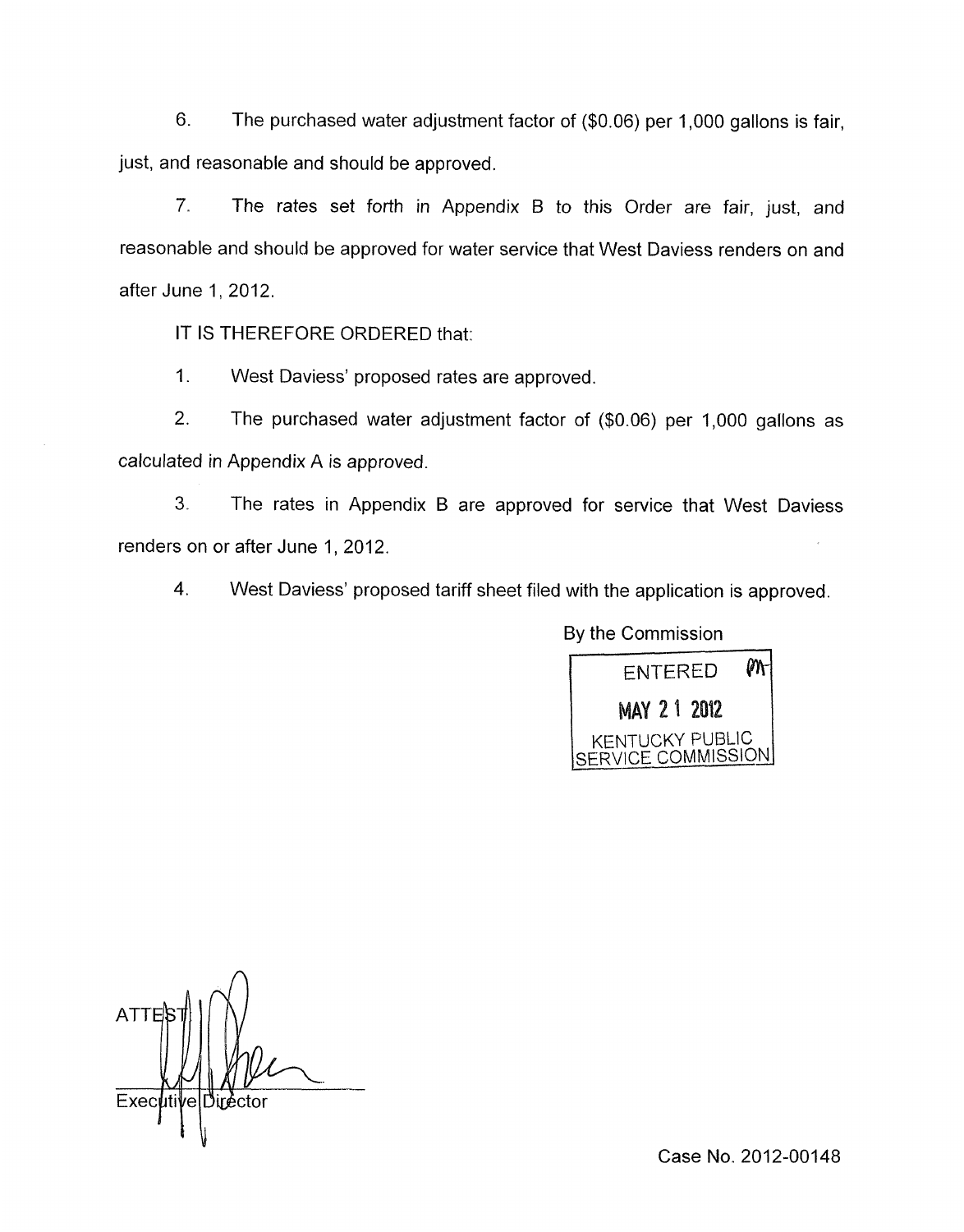### APPENDIX A

# APPENDIX TO AN ORDER OF THE KENTUCKY PUBLIC SERVICE COMMISSION IN CASE NO. 2012-00148 DATED MAY 2 1 2012

|                                                      | <b>New Rate</b>                              | <b>Base Rate</b>                            |
|------------------------------------------------------|----------------------------------------------|---------------------------------------------|
| Owensboro<br>Purchases in gallons<br>Volumetric rate | 454,115,700<br>\$1.60 /1,000<br>\$726,585.12 | 454,115,700<br>\$1.65/1,000<br>\$749,290.91 |
| Decreased water cost                                 |                                              | (\$22,705.79)                               |

Increased water cost Divided by gallons sold Purchased water adjustment factor (\$22,705.79) 354,615,960  $($0.0640)$ or (\$0.06) per 1,000 gallons

 $\mathcal{L}^{\mathcal{L}}$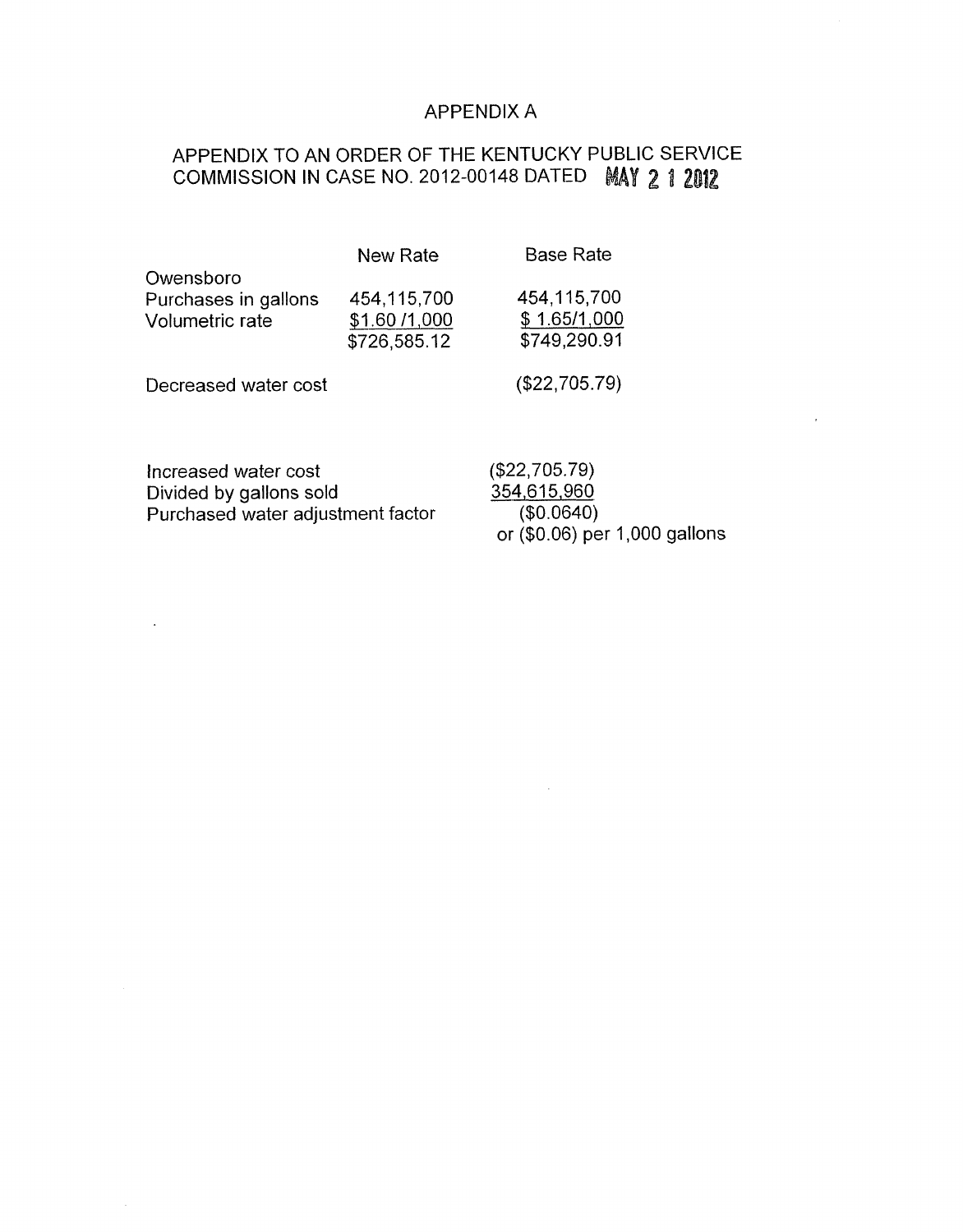### APPENDIX B

## APPENDIX TO AN ORDER OF THE KENTUCKY PUBLIC SERVICE COMMISSION IN CASE NO. 2012-00148 DATED MAY 2 1 2012

The following rates and charges are prescribed for the customers in the area served by West Daviess County Water District. All other rates and charges not specifically mentioned herein shall remain the same as those in effect under authority of the Commission prior to the effective date of this Order.

#### Monthlv Water Rates

USAGE CHARGE First 20,000 gallons Over 20,000 gallons

\$4.02 per 1,000 gallons \$2.94 per 1,000 gallons